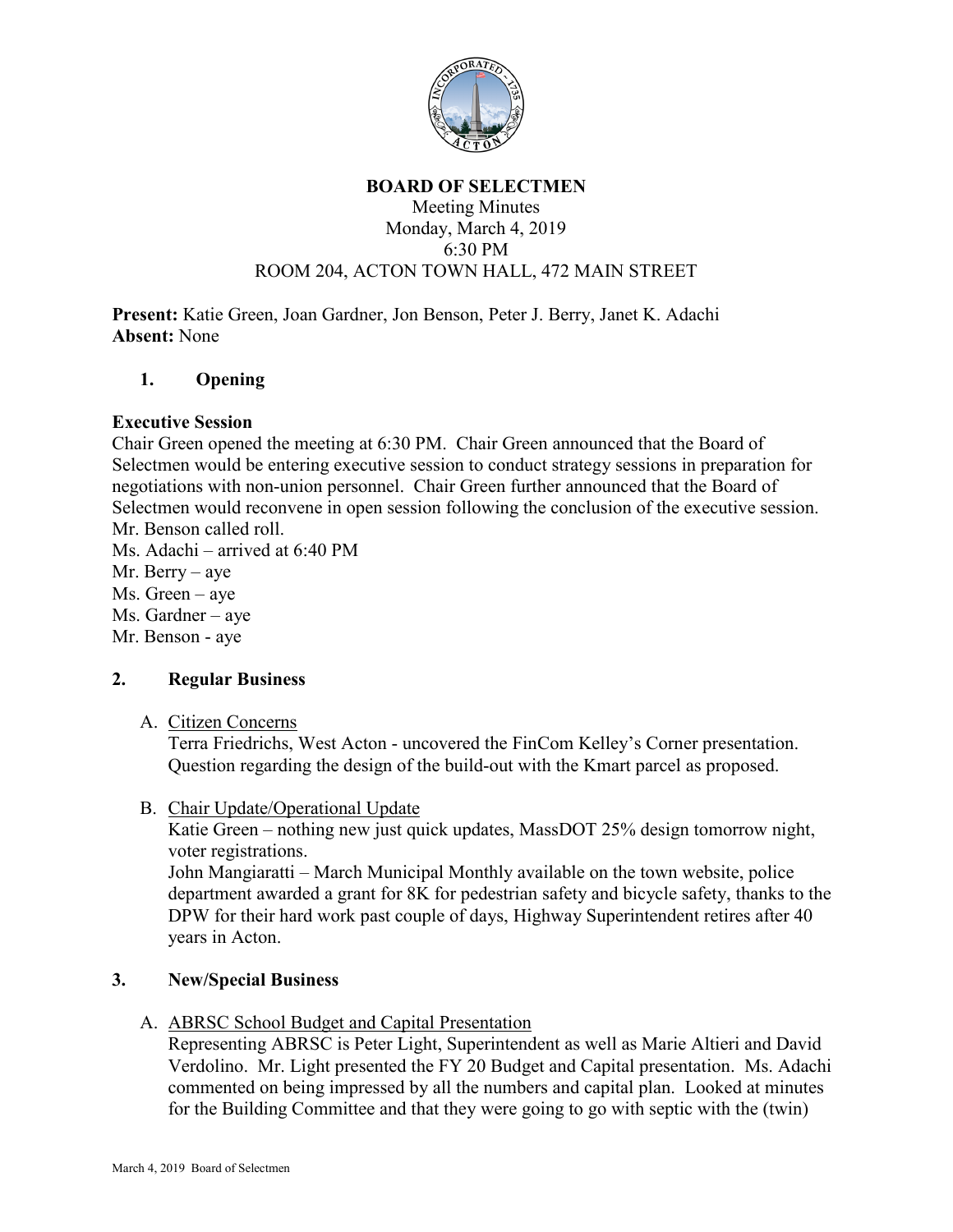

school. Hoping he can meet with the Town Manager and other people to discuss the options. Had questions regarding the building and demolition process and whether the students would be temporarily housed off the property. Mr. Light stated it was going to be a one phase construction project. No questions from members of the audience.

### B. Minuteman Regional Technical High School Budget Presentation

Representing Minuteman is Pam Nourse – Acton-Boxborough representative. Ms. Nourse gave a presentation on an update on Minuteman and the budget. Highlights were current school construction, student enrollment, and the FY20 Assessment.

### C. Discussion of Host Community Agreement with Nature's Remedy

Mr. Mangiaratti explained to the Board regarding the requirement to have a host community agreement with marijuana dispensaries. He presented a draft agreement explaining the 3% fee. Mr. Berry questions a line in paragraph 5 mentioning "cultivating and processing facility" and that Nature's Remedy is only selling medical marijuana. Mr. Magiaratii will check on the language. Mr. Berry questioned Nature's Remedy ability to decrease the 3% sales contribution in the form of gifts to Police Department and Acton United Way in the form of drug education/treatment. Mr. Benson noted language that needed to be updated in Paragraph 4. No further questions. Ms. Adachi motioned to have Town Manager finalize and execute the agreement Mr. Benson seconds. The Board voted 4-1 (Ms. Gardner). The motion was approved.

# D. Warrant Article Assignments and Recommendations

Article 1 – Ms. Adachi made a motion to recommend, Mr. Benson seconded the motion. The BoS voted 5-0 to approve the motion. The motion was approved Article 2 –Ms. Gardner made a motion to recommend, Ms. Adachi seconded the motion. The BoS voted 5-0 to approve the motion. The motion was approved. Article 3 – Budget Transfer – Ms. Gardner motioned to defer, Ms. Adachi seconded the motion. The BoS voted 5-0. The motion was approved Article 4 – Town Operating Budget – Mr. Berry montioned to recommend, Mr. Benson seconded the motion. The BoS voted 5-0. The motion was passed. Article 5 – Town Capital – Kelley's Corner Supplemental Engineering and Appraisal Services – Mr. Benson motioned to recommend, Ms. Gardner seconds the motion. The BoS voted 5-0. The motion was approved. Article 6 – Sidewalks and Traffic Calming – Mr. Berry motioned to recommend, Ms. Gardner seconds the motion. The BoS voted 5-0. The motion was approved. Article 7 – Acton-Boxborough Regional School District Assessment – Ms. Adachi motioned to recommend, Mr. Benson seconded. The BoS voted 5-0. The motion was approved. Article 8 – Acton-Boxborough Regional School District Capital Improvement Plan – Mr. Benson motioned to recommend, Ms. Gardner seconded. The BoS voted 5-0. The motion was approved.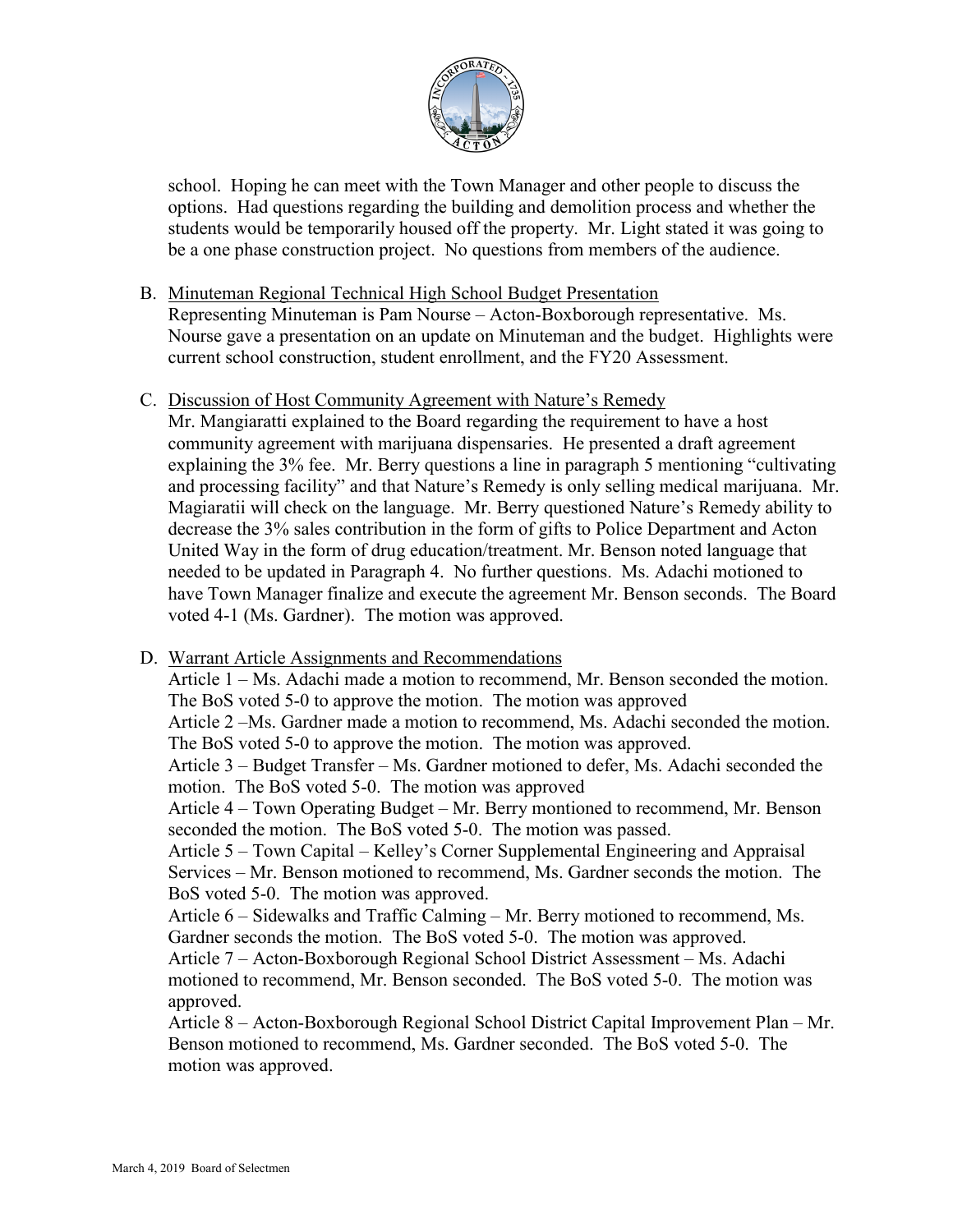

Article 9 – Acton-Boxborough Regional School District – Authorize Regional Stabilization Fund – Ms. Gardner motioned to recommend, Mr. Benson seconded. The BoS voted 5-0. The motion was approved.

Article 10 – Minuteman Regional School District Assessment – Ms. Adachi motioned to recommend, MR. Berry seconded. The BoS voted 5-0. The motion was approved. Article 11 – Community Preservation Program – Direct Appropriations from Fund Balances – Ms. Gardner motioned to recommend, Mr. Benson seconded. The BoS voted 5-0. The motion was approved.

Article 12 – Transfer Real Property – 53 River Street – Mr. Berry motioned to recommend, Mr. Benson seconded. The BoS voted 5-0. The motion was approved. Article 13 – Disposition of Real Property – 348-364 Main Street – Ms. Adachi motioned to recommend, Mr. Berry seconded. The BoS voted 5-0. The motion was approved. Article 14 – Land Acquisition or Lease – 19 &21 Maple Street – Ms. Green motioned to defer, Mr. Benson seconded. The BoS voted 5-0. The motion was approved.

Article 15 – Land Acquisition – 257 Central Street, Northern Subdivided Parcel – Ms. Adachi motions to not recommend, Mr. Berry seconds. The BoS voted 5-0. The motion was approved.

Article 16 – Fund Collective Bargaining Agreements – Ms. Green motioned to defer, Ms. Gardner seconds. The BoS voted 5-0. The motion was approved.

Article 17 – 24 (consent) Ms. Adachi motioned to recommend, MS. Gardner seconds. The BoS voted 5-0. The motion was approved.

Article 25 – Accept Legislation – Agricultural Commission – Ms. Adachi motions to recommend, Ms. Green seconds. The BoS voted 5-0. The motion was approved. Article 26 – Amend General Bylaws – Right to Farm – Ms. Adachi motions to recommend, Ms. Gardner seconds. The BoS voted 5-0. The motion was approved. Article 27 – Amend General Bylaw – Chapter N, Demolition Delay – Ms. Green motions to recommend, Mr. Benson seconds. The BoS voted 5-0. The motion was approved. Article 28 – Amend General Bylaws – Public Way Permits – Ms. Adachi motions to recommend, Mr. Benson seconds. The BoS voted 5-0. The motion was approved. Article 29 – Amend Town Charter – Planning Board Membership. Ms. Gardner motions to recommend, Mr. Berry seconds. The BoS voted 5-0. The motion was approved. Article 30 – Amend Zoning Bylaw – Detached Accessory Apartments – Ms. Gardner motions to recommend, Mr. Benson seconds. The BoS voted 5-0. The motion was accepted.

Article 31 – Amend Zoning Bylaw – Accessory Apartments – Ms. Adachi motions to not recommend, Ms. Gardner seconds. The BoS voted 5-0. The motion was accepted. Article 32 – Amend General Bylaws – Plastic Bag Reduction – Mr. Benson motions to recommend, Ms. Gardner seconds. The BoS voted 5-0. The motion was approved. Article 33 – Non-Binding Resolution – Building Moratorium – Ms. Adachi motions to not recommend, Mr. Benson seconds. The BoS voted 5-0. The motion was approved. Article 34 – Non-Binding Resolution – Development Rate Limitation Bylaw – Ms. Adachi motions to not recommend, Mr. Benson seconds. The BoS voted 5-0. The motion was approved.